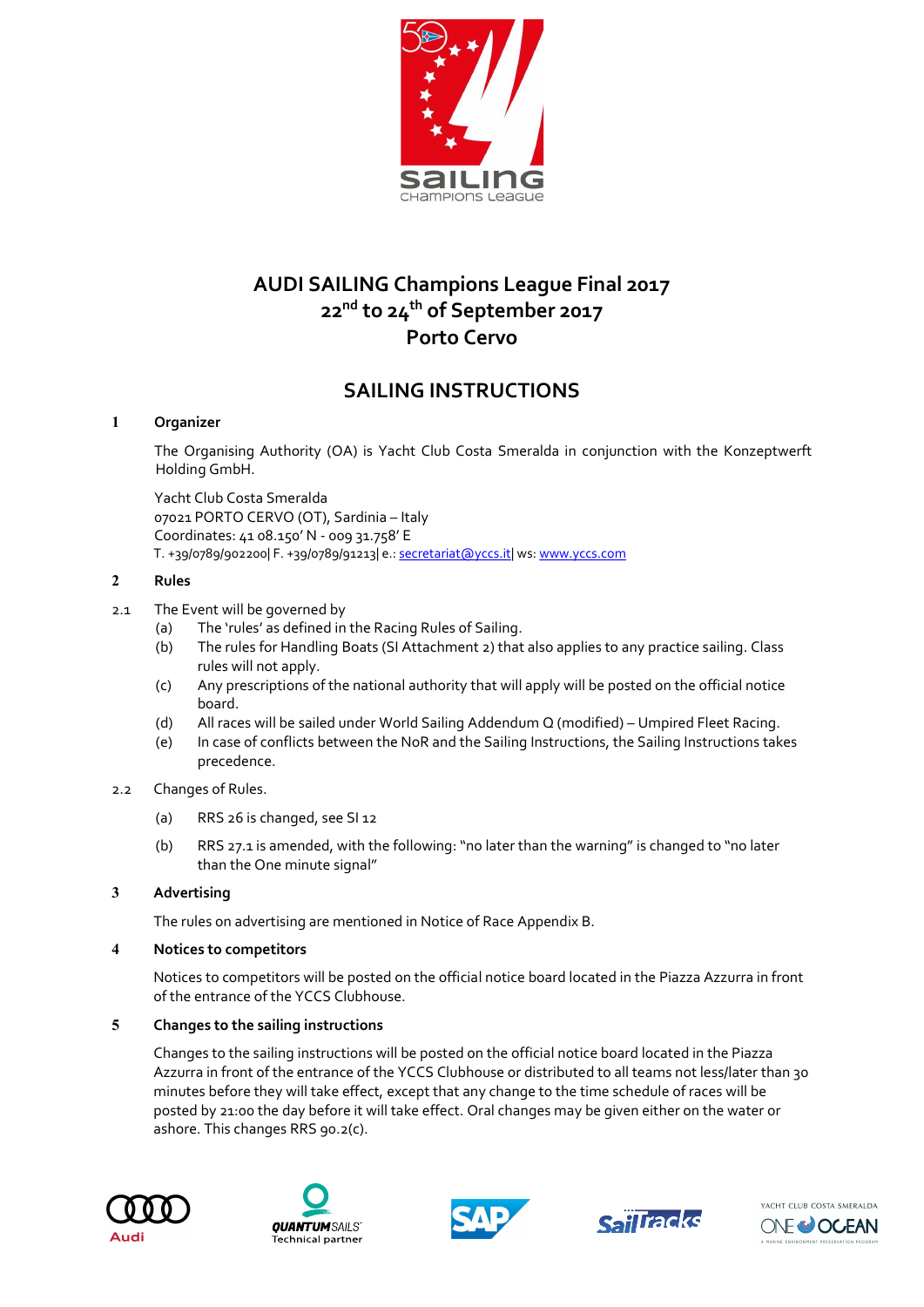#### 6 Signals made ashore

- 6.1 Signals made ashore will be displayed on the flag pole on the YCCS Clubhouse terrace overlooking the Piazza Azzurra.
- 6.2 When flag AP is displayed ashore, "1 minute" is replaced with "not less than 30 minutes" in the RRS race signal AP. This changes Race Signals.
- 7 Schedule

### Thursday, September 21st

Registration from 09:00 to 19:30

Practice of the boats in groups from 11:00 to 19:00

# Friday, September 22nd

Skippers briefing is at 10:30

First warning signal is at 11:30

Opening Ceremony at 19.30

### Saturday, September 23rd

Daily skippers briefing at 09:00

- First warning signal at 10:00
- Team BBQ Dinner at 19:30

### Sunday, September 24<sup>th</sup>

Daily skippers briefing at 09:00

Frist warning signal at 10:00

Last possible warning signal at 16:00

Price giving ceremony at 16:30

- 7.1 Training Opportunity: All participants have access to training in the boats for periods of 2 hour, according to a plan published on Thursday  $21<sup>st</sup>$  at 09:00.
- 7.2 Subsequent races will be started immediately after crew changes have finished. The crew change will be as scheduled in the Paring list. The Paring List will be published on Thursday 21st.

# 8 Class flag

The Class Flag is a white Flag with SCL Logo

### 9 Race Area

As described in NoR Appendix A.

#### 10 Course

Attachment 1 shows the course and the order in which marks are to be rounded or passed and their required side. Mark Rounding order, take precedence over the illustration.

# 11 Marks

- 11.1 Mark M1 is an inflatable buoy and shall be left to port. It can be red, white or yellow. Final designation of the mark to be rounded will be indicated no later than the "1 minute" from the start signal of each flight by displaying a flag with the colour of the mark.
- 11.2 Marks M2s and M2p, are red inflatable buoys.
- 11.3 Start and finishing marks are: a red inflatable buoy (or a race committee boat) and the race committee signal boat.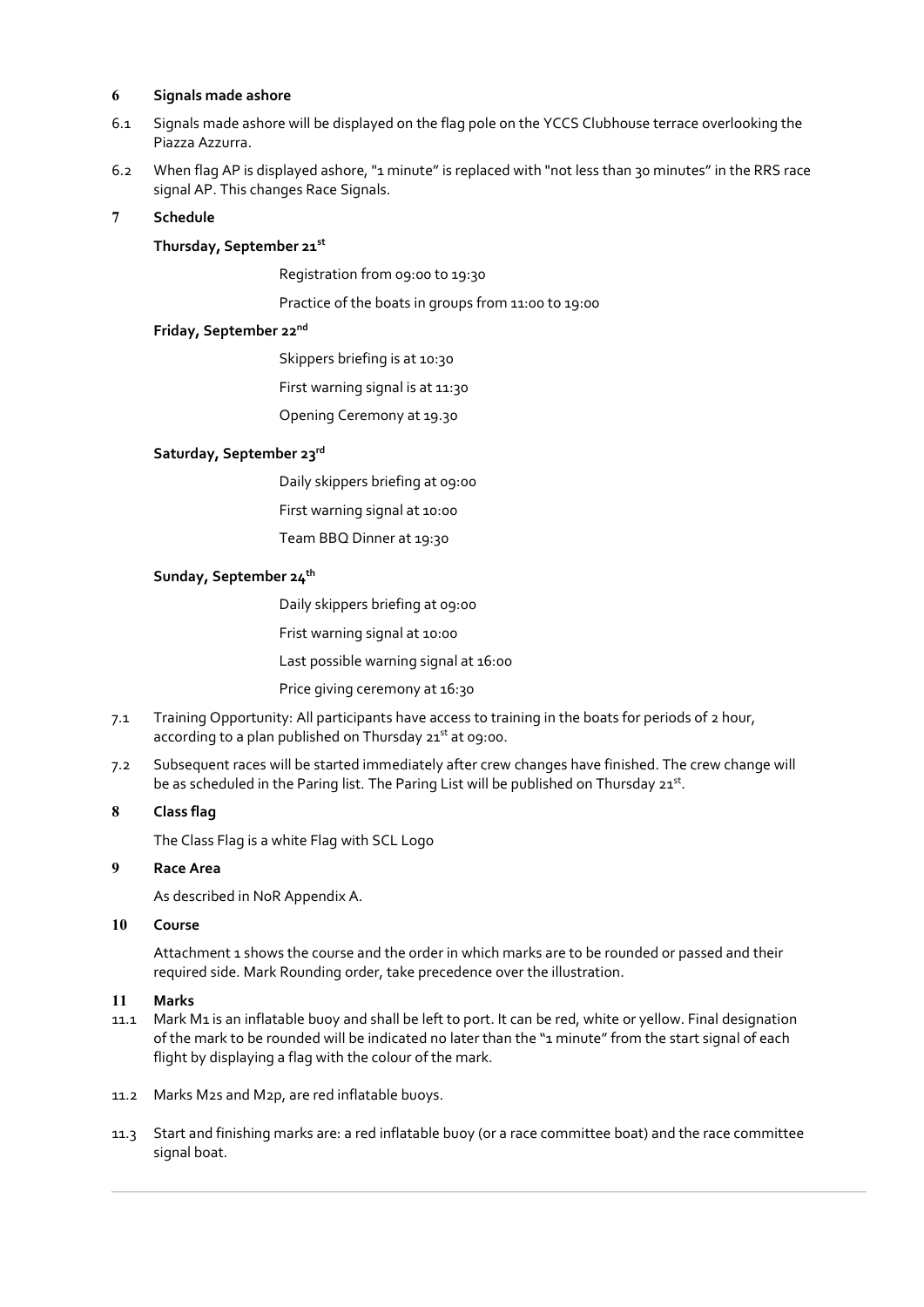# 12 Start

- 12.1 The starting line is between a red inflatable buoy or an orange flag on the race committee boat on the port end of the line and an orange flag on the race signal boat on the starboard end of the line.
- 12.2 RRS 26 is amended as follows:
	- (a) Warning signal: 3 minutes before the start. The signal class flag will be displayed, with one sound.
	- (b) Preparation signal: 2 minutes before the start signal flag "P" will be displayed, with one sound.
	- (c) One-minute signal: 1 minute before the starting signal, signal flag "P" will be lowered with one sound.
	- (d) Start signal: Class flag will be lowered with one sound.
- 12.3 Boats that start later than 3 minutes after starting signal will be scored DNS without a hearing. This changes RRS 35, A4, A5.

#### 13 Change of course.

- 13.1 The Race committee may change mark M1 in the following way.
	- (a) When rounding the gate:
		- (1) Displaying red, white or yellow flag with repeated sounds.
			- (a) This means: Mark M1 is replaced by the mark with the colour of the signal. This changes RRS33.

#### 14 Shortening the course

The course will not be shortened.

15 The finishing line.

The finishing line is identical as the start line.

#### 16 Protest and request for redress

- 16.1 World Sailing Addendum Q will be used for direct judging.
- 16.2 Breaches of the following sailing instruction will not be grounds for protest by a boat. Penalty for those infringements will be initiated by an umpire according to Addendum Q.
	- (a) SI 19.1 personal buoyancy
	- (b) SI 19.3 prohibited area
	- (c) Attachment 2, 4.1 crew position
	- (d) Attachment 2, 4.2 bowsprit.
- 16.3 There will be an International Protest Committee for the event.

#### 17 Target time

- 17.1 Target time for each race is 12-15 minutes.
- 17.2 Time limit for first boat finishing is 25 minutes.
- 17.3 Boat that does not finish within 5 minutes after the first boat has finished will be scored DNF. This changes RRS 35, A4 and A5.

#### 18 Scoring

- 18.1 Low point system will be used under RSS. DNC, DNS, OCS, DNF, RET, DSQ all score 9 points. This changes 35, A4, A5.
- 18.2 Three flights are required by all competitors in order to constitute a valid SAILING Champions League Final 2017.
- 18.3 Each competitor's score will be the sum of her scores for all races.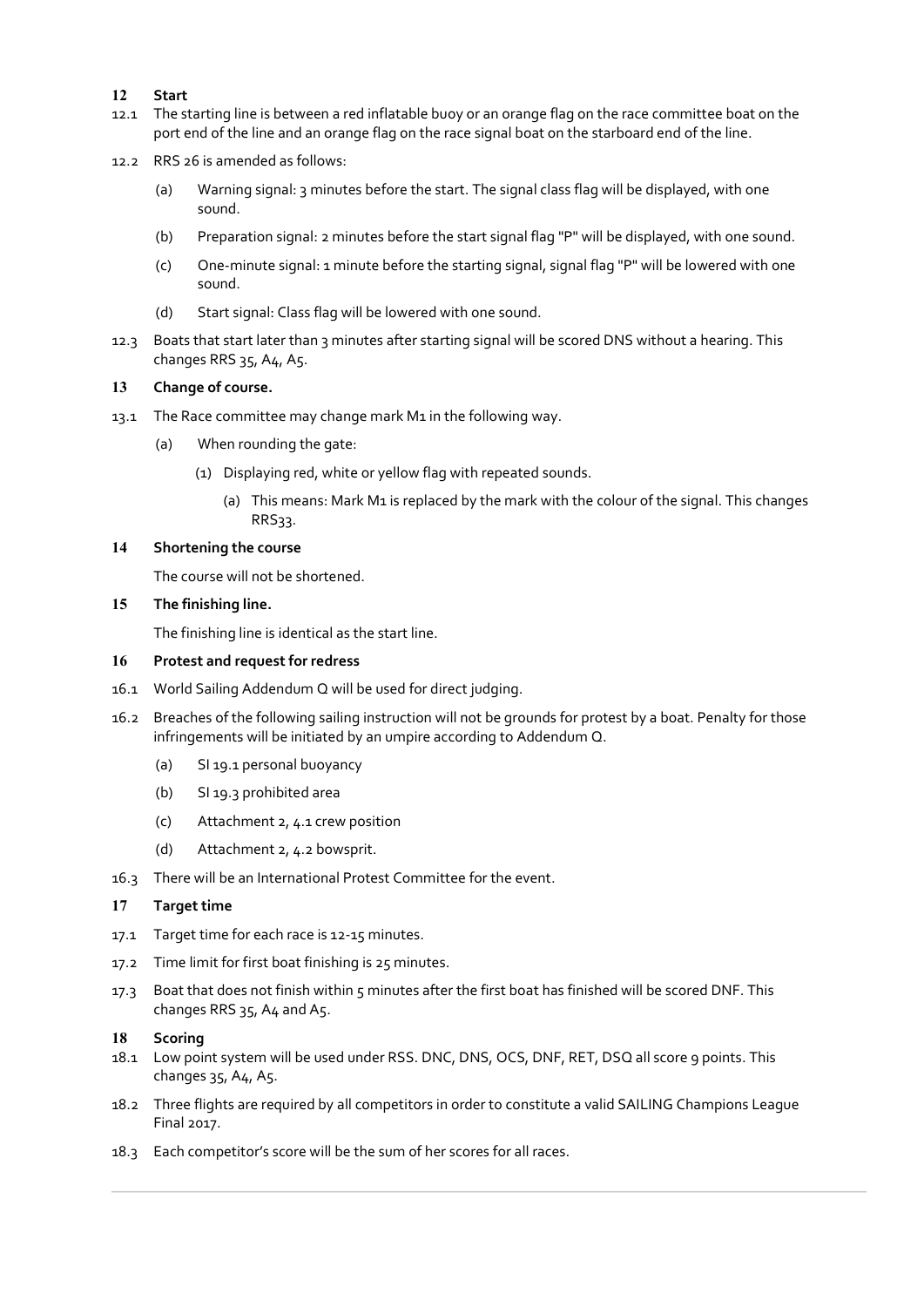- 18.4 If at the end of the regatta, some of the competitors have sailed an uneven number of races, due to incomplete flights, the competitors missing a race will be scored according to RRS A10 (a).
- 18.5 If a participant is unable to start a race because the organizer cannot supply a boat for them, the participant will have an average score for this race, according to RRS A10 (b). This change RRS A2 and A5.

#### 19 Security / Restricted area

- 19.1 Each participant must wear a personal flotation device when racing. Except while briefly changing or adjusting personal clothing. Wet suits and dry suits are not considered as a personal flotation device.
- 19.2 A boat that retires from the race shall immediately notify the race committee.
- 19.3 There might be a restricted area. This area is prohibited to sail in and rank as an obstruction. The marks that limit the area may be touched.

#### 20 Replacement of crew and equipment

- 20.1 When a skipper or crew is unable to continue in the event, the RC may authorize a change.
- 20.2 Substitution of damaged or lost equipment and repairs may only be done by the organizers repairmen, or under their management.

### 21 Official boats.

The official boats will be marked with white flags with the following text:

Race Committee: "YCCS Burgee and RC flag" Repair boat: Flag "RIG" Umpire boat: "U" Press boat: "Press" Crew transport Boats: Coloured flags (matching the colours and numbers of the boats)

#### 22 Electronic

While racing, a participant may not use any electronic devices except a watch for timing the start. If this watch has functions other than the clock, they must not be used.

#### 23 Coaches and support boats

- 23.1 Coaches and support boats shall be marked with the club name or identify the club they are supporting.
- 23.2 Coaches and support boats must keep a minimum distance of 50 meters to any racing boat and will motor in a way so they do not make waves or swells in the racing area.

# 24 Damage

- 24.1 If there is a damage to a boat, the participant shall complete a damage report as described in the Attachment 3.
- 24.2 Each skipper is responsible for the damage or loss to their boat unless responsibility is otherwise assigned by the umpires.

#### 25 Crew change

- 25.1 Every team shall hold itself ready for change in sufficient time onboard the MY Matilda. Last point in time is the preceding start.
- 25.2 The change takes place after the finish, with rolled-up jib and standing mainsail. The shuttle boat will then approach.
- 25.3 After the change, the shuttle boat will stay next to the boat for about 2 minutes. During this time, the new crew will inspect the boat. If there is damage, the crew has to pull the Echo flag on the shrouds. The repair service will then come to the boat. Protests declared later than that are not valid and will not lead to a start postponement and are no reason for request of redress. This changes RRS 60.1(b).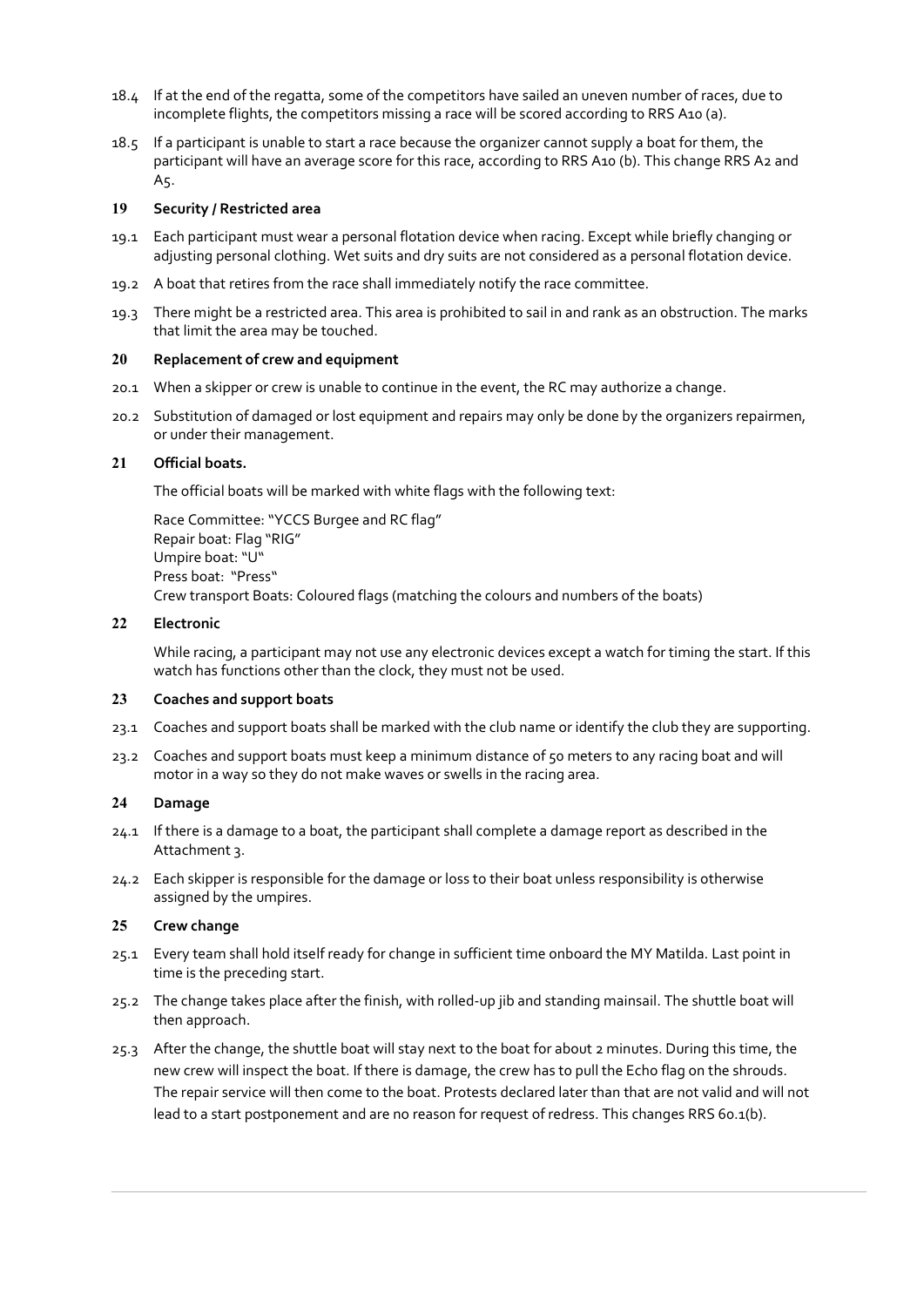# **ATTACHMENTS**

Course areas: Refer to the Notice of Race, Appendix A Advertising: Refer to the Notice of Race, Appendix B Attachment 1: The course Attachment 2: Handling the boats Attachment 3: Damage Report Attachment 4: World Sailing Addendum Q – Umpired Fleet Racing

# Attachment 1: The course

Mark rounding order: Start – M1 – M2s/M2p – M1 – Finish



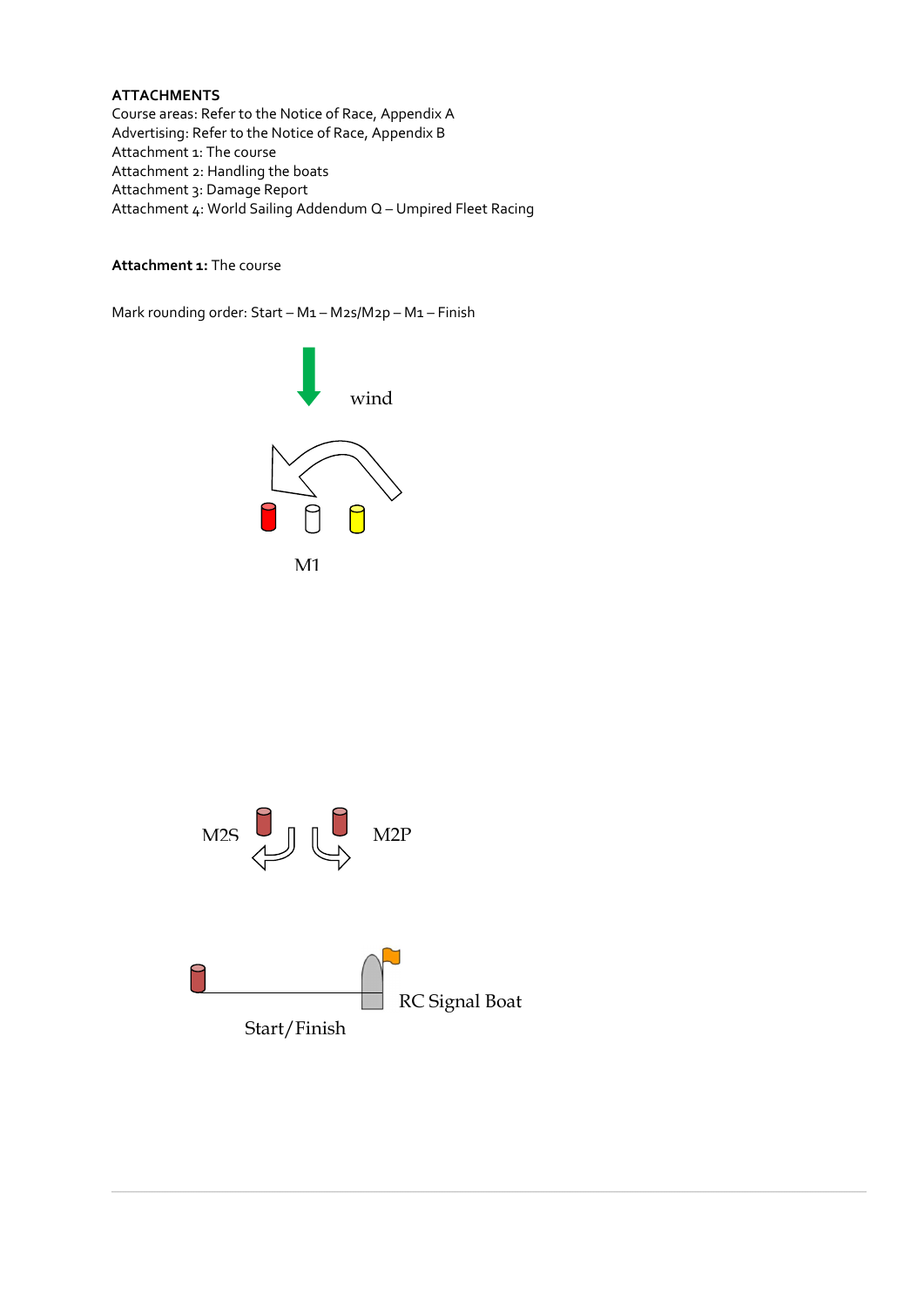### Attachment 2: Handling the boats.

#### 1 General

The organizers aims to get the boats equal. Any differences in the boats cannot be ground for redress. This changes RRS 60.1(b).

#### 2 Prohibited Actions

To prevent damage to the boat and crew the following is prohibited, except in an emergency or under the instructions of the race committee:

2.1 To sail the boat in a way that can lead to damage to the boat or crew.

2.2 Any substitution, change or assembly of spare parts and equipment, if they have not been supplied by the organizer.

2.3 Using the equipment for purposes other than its intended use.

2.4 Moving the equipment from its normal position, except to fix it properly.

2.5 Write on the hull, cockpit or sail, perforation of the sails or installation of additional tell-tails on the sails.

#### 3 Receipt and delivery of boats

3.1 When a crew receives a boat, it has 2 minutes to check that the boat is okay and report possible errors for the race committee (hail to either start boat, repair boat or the umpire boat).

After this, the race committee may start the procedure for the next race.

Information to the organizer after the warning signal has been displayed will not be reason for postponement for repair.

3.2 The crew sailing the boat shall report any damage or problem with the boat, before turning over a boat to the next crew. This can be done to the repair boat or the boat changing the crew.

#### 4 Other rules that apply while boats are racing

#### 4.1 CREW POSITIONING

Crew shall not stand, sit and lie on the safety lines apart from the stern rails as far as there are no legs to the outside.

When tacking or gybing, crew shall not hang, push or pull on the shrouds, mast, cockpit safety lines, stanchions or any other item to promote the manoeuvre.

#### 4.2 Bowsprit

The bowsprit shall be fully retracted at all times except when the gennaker is being set, is set, or is being retrieved, and shall be retracted at the first reasonable opportunity after the retrieval.

An extended bowsprit shall not be considered part of the boat for the purposes of:

Establishing an overlap, or establishing right of way, unless the gennaker is set.

4.3 Standing rigging and lifelines

The setting of the shrouds, forestay and lifelines (security lines out of the cockpit) may only be changed in accordance with instructions from the race committee or a repairman. The backstay may be adjusted while sailing.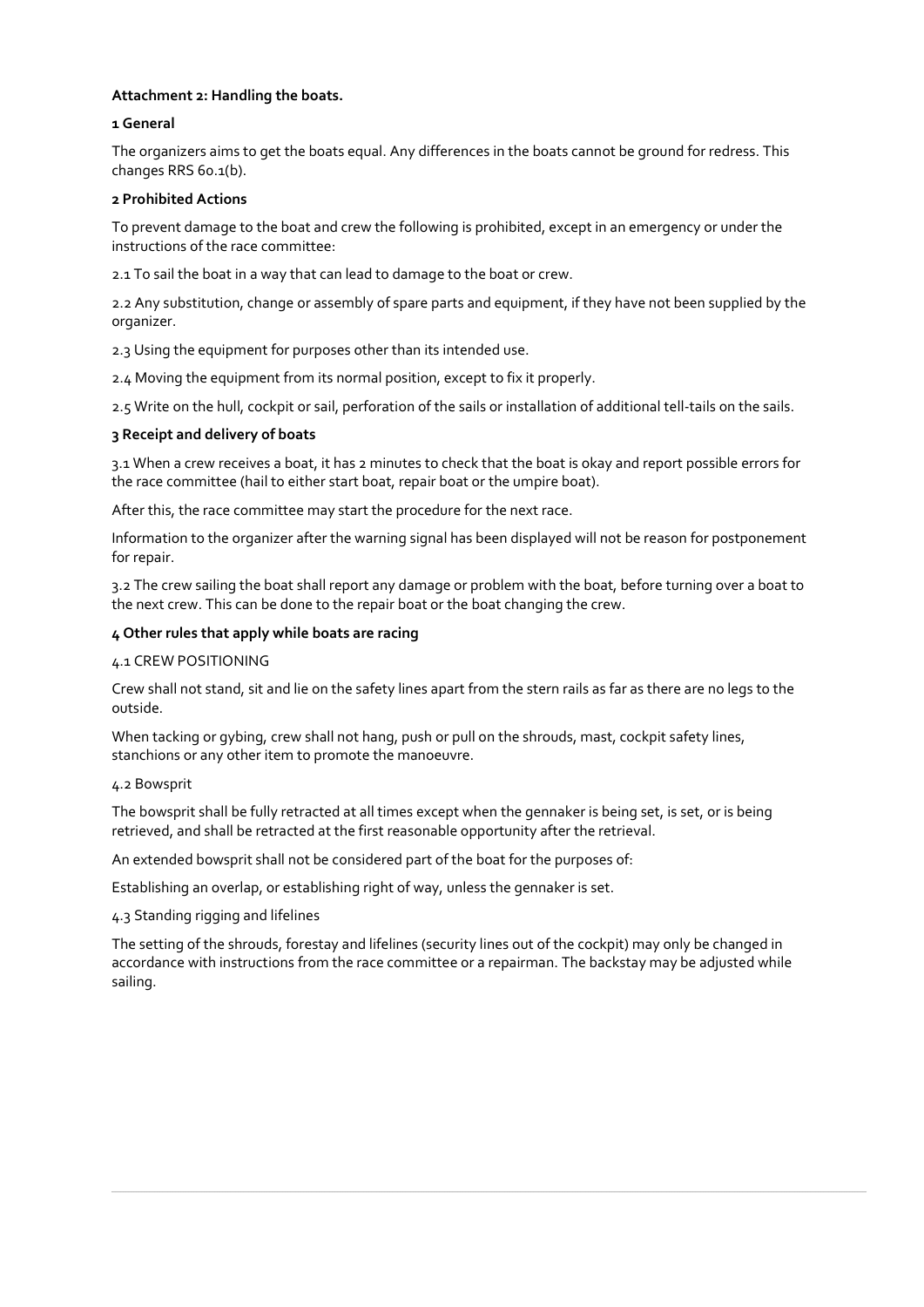# Attachment 3:

Damage Report

| Note                                      |                                                                                                           |
|-------------------------------------------|-----------------------------------------------------------------------------------------------------------|
|                                           | If there is a damage on one oft he boats when you take over, please inform the race committee immediately |
| and before the start oft he next race     |                                                                                                           |
|                                           |                                                                                                           |
| <b>Boats Number</b>                       |                                                                                                           |
| Responsible skipper/crew member           |                                                                                                           |
| Date and Time                             |                                                                                                           |
| Description of damage                     |                                                                                                           |
|                                           |                                                                                                           |
|                                           |                                                                                                           |
|                                           |                                                                                                           |
|                                           |                                                                                                           |
|                                           |                                                                                                           |
|                                           |                                                                                                           |
|                                           |                                                                                                           |
|                                           |                                                                                                           |
| Cause of Damage                           |                                                                                                           |
|                                           |                                                                                                           |
|                                           |                                                                                                           |
|                                           |                                                                                                           |
|                                           |                                                                                                           |
|                                           |                                                                                                           |
| Signature Skipper/responsible crew member |                                                                                                           |
|                                           |                                                                                                           |
| For Race Committee use:                   |                                                                                                           |
| Damage report received (Date and time)    |                                                                                                           |
| Estimated cost of repair work             |                                                                                                           |
| Comments                                  |                                                                                                           |
|                                           |                                                                                                           |

Notice:

In case of any damage, every skipper is obligated to fill in a complete damage report for the race committee and organizing authority.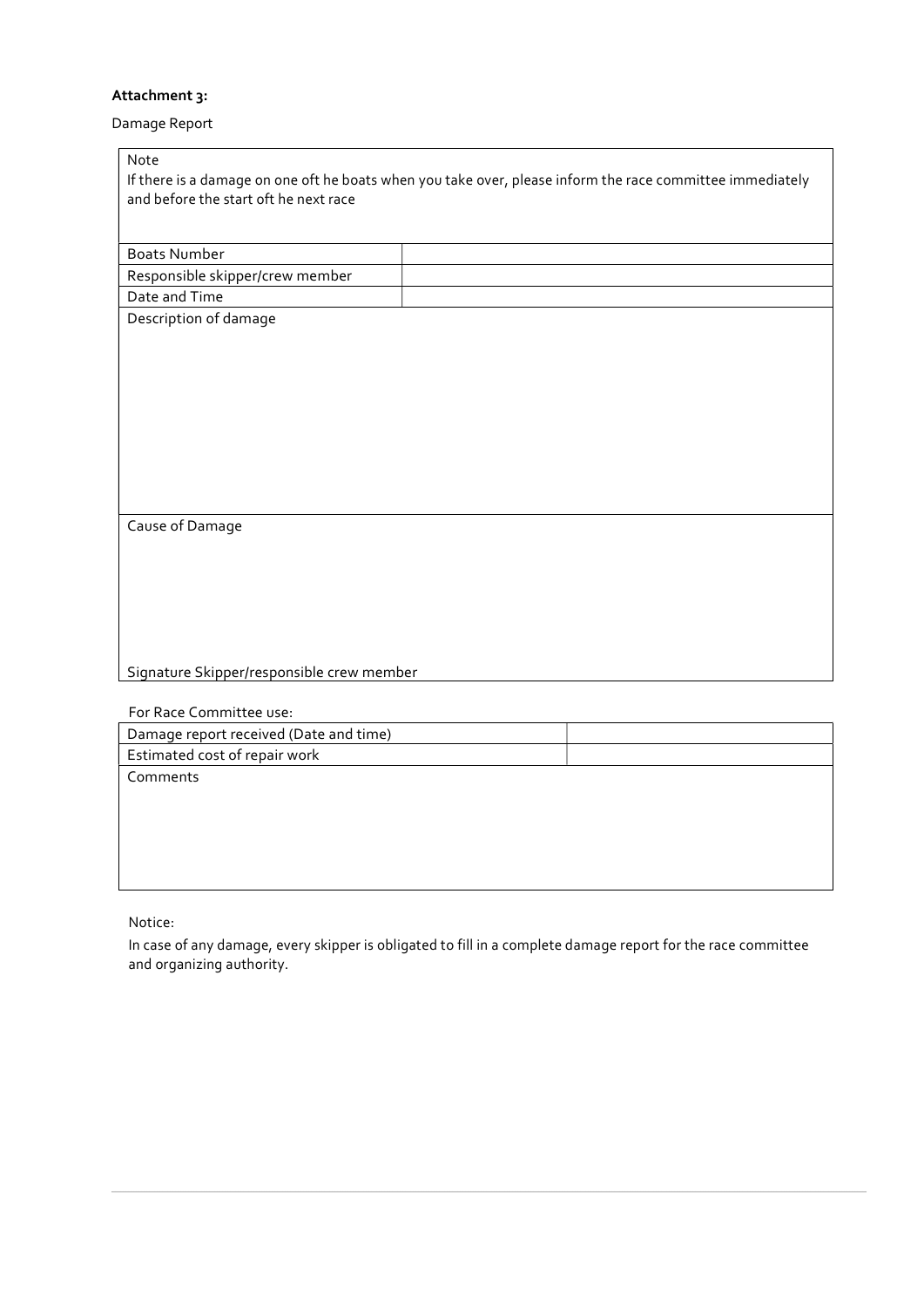# Attachment 4: ADDENDUM Q - UMPIRED FLEET RACING

These sailing instructions change the definition Proper Course, and rules 20, 28.2, 44, 60, 61, 62, 63, 64.1, 65, 66, 70, 78.3 and B5.

# Q1 CHANGES TO RACING RULES

Additional changes to rules are made in instructions Q2, Q3, Q4, and Q5.

### Q1.1 Changes to the Definitions and the Rules of Part 2 and Part 4

(a) Add to the definition Proper Course: 'A boat taking a penalty or manoeuvring to take a penalty is not sailing a proper course.'

- (b) When rule 20 applies, the following arm signals are required in addition to the hails:
	- (1) for 'Room to tack', repeatedly and clearly pointing to windward; and
	- (2) for 'You tack', repeatedly and clearly pointing at the other boat and waving the arm to windward.

Instruction Q1.1(b) does not apply to boards.

### Q1.2 Changes to Rules Involving Protests, Requests for Redress, Penalties and Exoneration

- (a) The first sentence of rule 44.1 is replaced with: 'A boat may take a One-Turn Penalty in accordance with rule 44.2 when, in an incident while racing, she may have broken one or more of the rules of Part 2 (except rule 14 when she has caused damage or injury), rule 31 or rule 42.'
- (b) For boards, the One-Turn Penalty is one  $360^{\circ}$  turn with no requirement for a tack or a gybe.
- (c) Rule 60.1 is replaced with 'A boat may protest another boat or request redress provided she complies with instructions Q2.1 and Q2.4.'
- (d) The third sentence of rule 61.1(a) and all of rule 61.1(a)(2) are deleted. Rule B5 is deleted.
- (e) Rule  $64.1(a)$  is changed so that the provision for exonerating a boat may be applied by the umpires without a hearing, and it takes precedence over any conflicting instruction of this addendum.

# Q2 PROTESTS AND REQUESTS FOR REDRESS BY BOATS

- Q2.1 While racing, a boat may protest another boat under a rule of Part 2 (except rule 14) or under rule 31 or 42; however, a boat may only protest under a rule of Part 2 for an incident in which she was involved. To do so she shall hail 'Protest' and conspicuously display the Y-flag at the first reasonable opportunity for each. She shall remove the flag before, or at the first reasonable opportunity after a boat involved in the incident has taken a penalty voluntarily or after an umpire's decision. However, a board need not display a red flag.
- Q2.2 A boat that protests as provided in instruction Q2.1 is not entitled to a hearing. Instead, a boat involved in the incident may acknowledge breaking a rule by taking a One-Turn Penalty in accordance with rule 44.2. An umpire may penalize any boat that broke a rule and was not exonerated, unless the boat took a voluntary penalty.

#### Q2.3 - Deleted

Q2.4 A boat intending to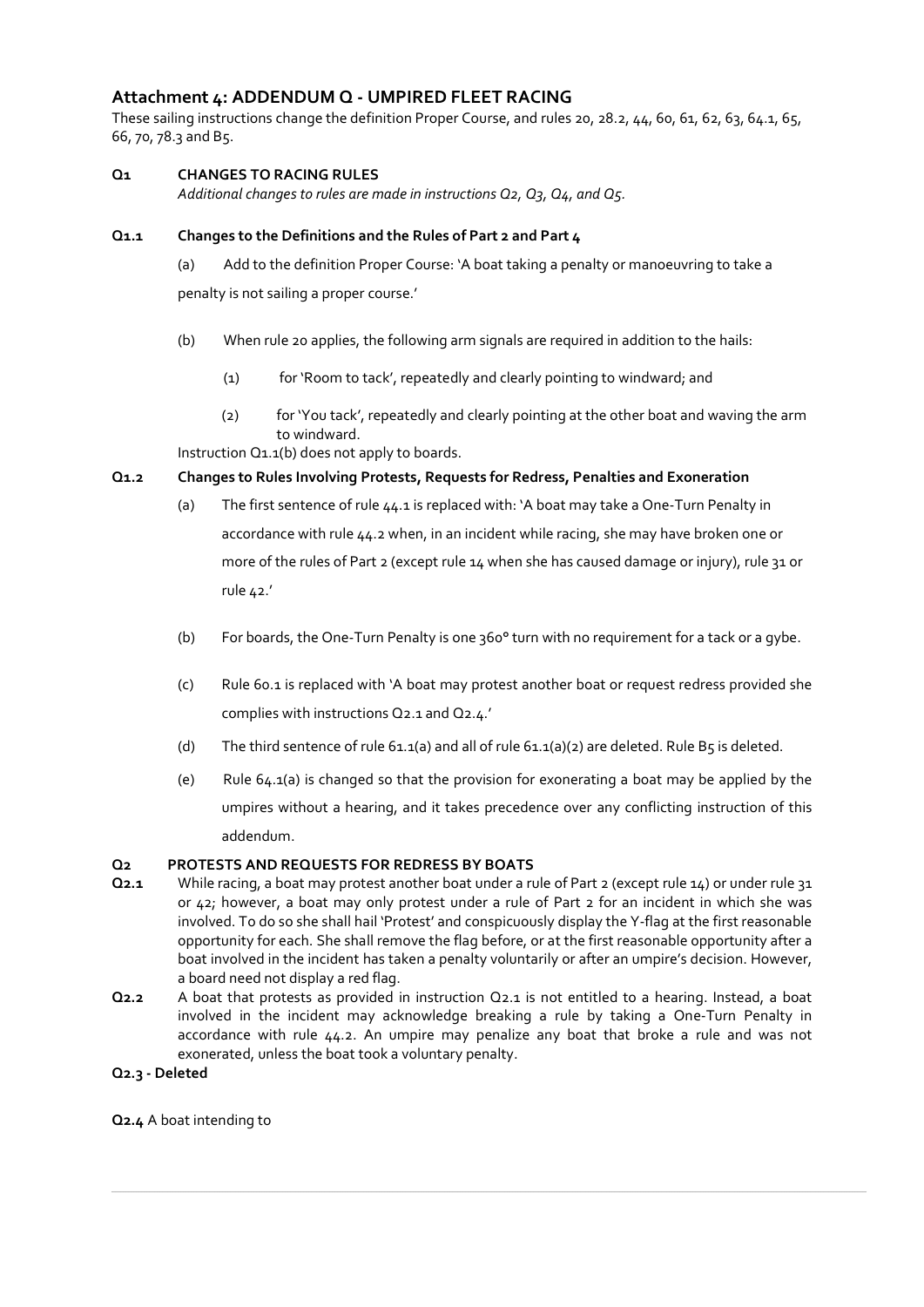- (a) protest another boat under a rule other than instruction  $Q_3$ ,  $2$  or rule  $28$ , or a rule listed in instruction Q2.1,
- (b) protest another boat under rule 14 if there was contact that caused damage or injury, or
- (c) request redress

shall hail the race committee immediately after finishing. The same time limit applies to protests under instruction Q5.5. The protest committee may extend the time limit if there is good reason to do so.

- Q2.5 The race committee will promptly inform the protest committee about any protests or requests for redress made under instruction Q2.4.
- Q2.6 The representative of the protesting team shall be available in a shuttle rib for a hearing on the water right after the crew change.

# Q3 UMPIRE SIGNALS AND IMPOSED PENALTIES

- Q<sub>3</sub>.1 An umpire will signal a decision as follows:
	- (a) A green and white flag with one long sound means 'No penalty.'
	- (b) A red flag with one long sound means 'A penalty is imposed or remains outstanding.' The umpire will hail or signal to identify each such boat.
	- (c) A black flag with one long sound means 'A boat is disqualified.' The umpire will hail or signal to identify the boat disqualified.
- Q3.2 (a) A boat penalized under instruction Q3.1(b) shall take a One-Turn Penalty in accordance with rule 44.2.
	- (b) A boat disqualified under instruction Q3.1(c) shall promptly leave the course area.

# Q4 PENALTIES AND PROTESTS INITIATED BY AN UMPIRE; ROUNDING OR PASSING MARKS

- Q4.1 When a boat
	- (a) breaks rule 31 and does not take a penalty,
	- (b) breaks rule 42,
	- (c) breaks SI  $C_4$ .1 or  $C_4$ .2,
	- (d) gains an advantage despite taking a penalty,
	- (e) deliberately breaks a rule,
	- (f) commits a breach of sportsmanship, or
	- (q) fails to comply with instruction  $Q_3$ . 2 or to take a penalty when required to do so by an umpire,

an umpire may penalize her without a protest by another boat. The umpire may impose one or more One-Turn Penalties to be taken in accordance with rule 44.2, each signalled in accordance with instruction Q3.1(b), or disqualify her under instruction Q3.1(c), or report the incident to the protest committee for further action. If a boat is penalized under instruction  $Q_4.1(q)$  for not taking a penalty or taking a penalty incorrectly, the original penalty is cancelled.